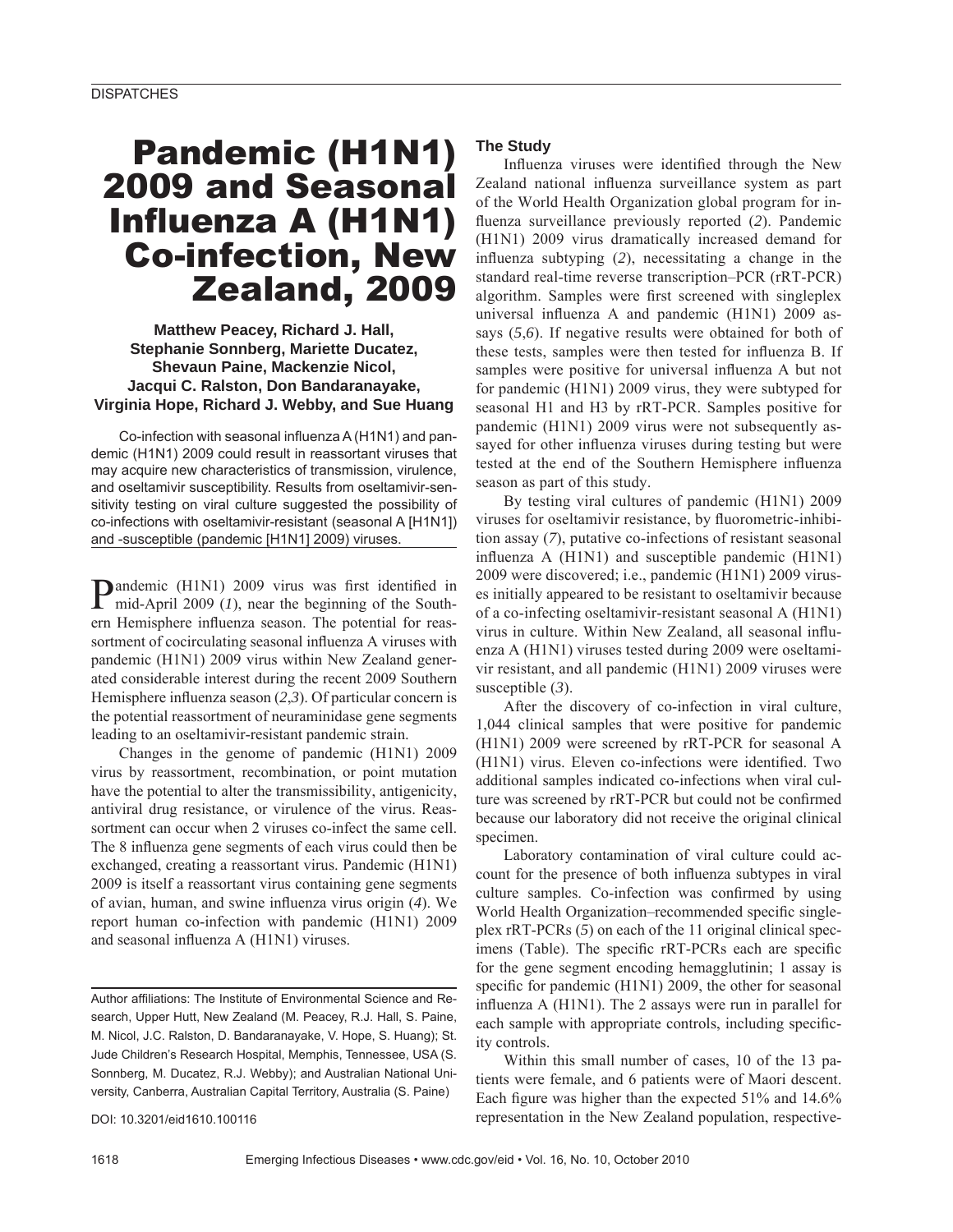|                                                                                                                            | rRT-PCR results, Ct |             |                                  | <b>Patient characteristics</b> |           |                 |         |                |                |
|----------------------------------------------------------------------------------------------------------------------------|---------------------|-------------|----------------------------------|--------------------------------|-----------|-----------------|---------|----------------|----------------|
| Patient                                                                                                                    | Sample              | Pandemic    | Seasonal A                       | Age, y/                        |           |                 | Date of | Received       | Received       |
| no.                                                                                                                        | type                | (H1N1) 2009 | (H <sub>1</sub> N <sub>1</sub> ) | sex                            | Ethnicity | Location        | onset   | vaccination+   | antiviral drug |
|                                                                                                                            | Clinical            | 22.74       | 18.13                            | 29/F                           | Ε         | Manakau         | 14      | <b>No</b>      | Yes            |
| 2                                                                                                                          | Clinical            | 32.26       | 23.84                            | 10/M                           | M         | Rotorua         | 15      | No.            | <b>No</b>      |
| 3                                                                                                                          | Clinical            | 23.97       | 17.87                            | 13/M                           | M         | Wellington      | 17      | No             | <b>No</b>      |
| 4                                                                                                                          | Clinical            | 26.04       | 32.96                            | 18/F                           | Е         | Waikato         | 22      | <b>No</b>      | U              |
| 5                                                                                                                          | Clinical            | 22.67       | 34.68                            | 22/F                           | <b>ME</b> | Wellington      | 22      | Yes            | <b>No</b>      |
| 6                                                                                                                          | Clinical            | 22.78       | 35.24                            | 19/F                           | M         | Bay of Plenty   | 23      | <b>Unknown</b> | <b>No</b>      |
|                                                                                                                            | Clinical            | 18.03       | 33.58                            | 36/M                           | Е         | <b>Hamilton</b> | 23      | No.            | Yes            |
| 8                                                                                                                          | Clinical            | 20.65       | 32.92                            | 31/F                           | Е         | Hamilton        | 23      | No             | <b>No</b>      |
| 9                                                                                                                          | Clinical            | 23.69       | 31.5                             | 24/F                           | M         | Hamilton        | 24      | <b>No</b>      | <b>No</b>      |
| 10                                                                                                                         | Isolate             | 15.09       | 13.52                            | 51/F                           | Ε         | Hamilton        | 26      | No             | <b>No</b>      |
| 11                                                                                                                         | Clinical            | 30.77       | 22.76                            | 21/F                           | U         | Dunedin         | 28      | <b>No</b>      | Yes            |
| 12                                                                                                                         | Clinical            | 25.1        | 36.62                            | 16/F                           | M         | Rotorua         | 29      | <b>No</b>      | No.            |
| 13                                                                                                                         | Isolate             | 29.93       | 12.54                            | 17/F                           | E, M      | Manukau         | 30      | <b>No</b>      | Yes            |
| *rRT-PCR, real-time reverse transcription–PCR; Ct, cycle threshold; E, European; M, Maori; ME, Middle Eastern; U, unknown. |                     |             |                                  |                                |           |                 |         |                |                |
| +Patient history of receipt of seasonal influenza vaccination.                                                             |                     |             |                                  |                                |           |                 |         |                |                |

Table. Characteristics of 13 nonhospitalized patients co-infected with seasonal influenza A (H1N1) and pandemic (H1N1) 2009, New Zealand, June 2009\*

ly, but co-infections were too few to draw any conclusions based on these characteristics (Table).

A vaccine for pandemic (H1N1) 2009 was not available when these samples were collected (June–November 2009), and only 1 of the 13 patients had a history of seasonal influenza vaccination. None of the 13 case-patients had severe illness or were hospitalized.

Eight of the 13 case-patients came from the central North Island; the remainder came from Auckland (2), Wellington (2), and Otago (1). All of these regions had high influenza activity during the 2009 New Zealand influenza season (*2*).

For each case, details of initial and ongoing transmission were unclear. Two cases occurred in a husband and wife, who had onset of symptoms on the same day; the remaining cases are not thought to be linked. All cases were reported after pandemic (H1N1) 2009 had become widespread in the community; therefore, contact tracing had ceased within New Zealand.

Dates of illness onset for all case-patients occurred within a 16-day period (June 14–30). This period coincided with the short period when both seasonal A (H1N1) and pandemic (H1N1) 2009 viruses cocirculated at approximately equal levels in the community, before the pandemic virus became the predominant strain (*2*) (Figure).

### **Conclusions**

Results from oseltamivir-sensitivity testing on viral culture suggested the possibility of co-infections in patients with both resistant (seasonal A [H1N1]) and susceptible (pandemic [H1N1] 2009) viruses. This test required both viruses to grow sufficiently in cell culture and grow to similar titers. Only by this approach was co-infection discovered and later investigated by use of more sensitive and highly specific rRT-PCRs.

Co-infections of different influenza viruses are rarely reported; reports focus solely on co-infections of influenza A and B, not of 2 influenza A subtypes  $(8-11)$ . Two recent studies, 1 examining 2,273 clinical influenza samples with multiplex PCR methods found no influenza co-infections  $(12,13)$ ; another study estimated influenza co-infections to be as high as 3% (*14*). The rate of co-infection determined in this study was  $1.1\%$  (n = 1,044), which may underestimate the actual rate because not all tests used in this study (either biochemical or molecular) screened for co-infection



Figure. Co-infection during cocirculation of seasonal influenza A (H1N1) and pandemic (H1N1) 2009 viruses, New Zealand, 2009. Red line indicates pandemic (H1N1) 2009 viruses; black line indicates seasonal influenza A (H1N1) viruses. The gray shaded area indicates weeks in which the co-infections occurred; numbers above the graph indicate number of co-infections for that week: 1 co-infection in week 24, 2 in week 25, 8 in week 26, and 2 in week 27.